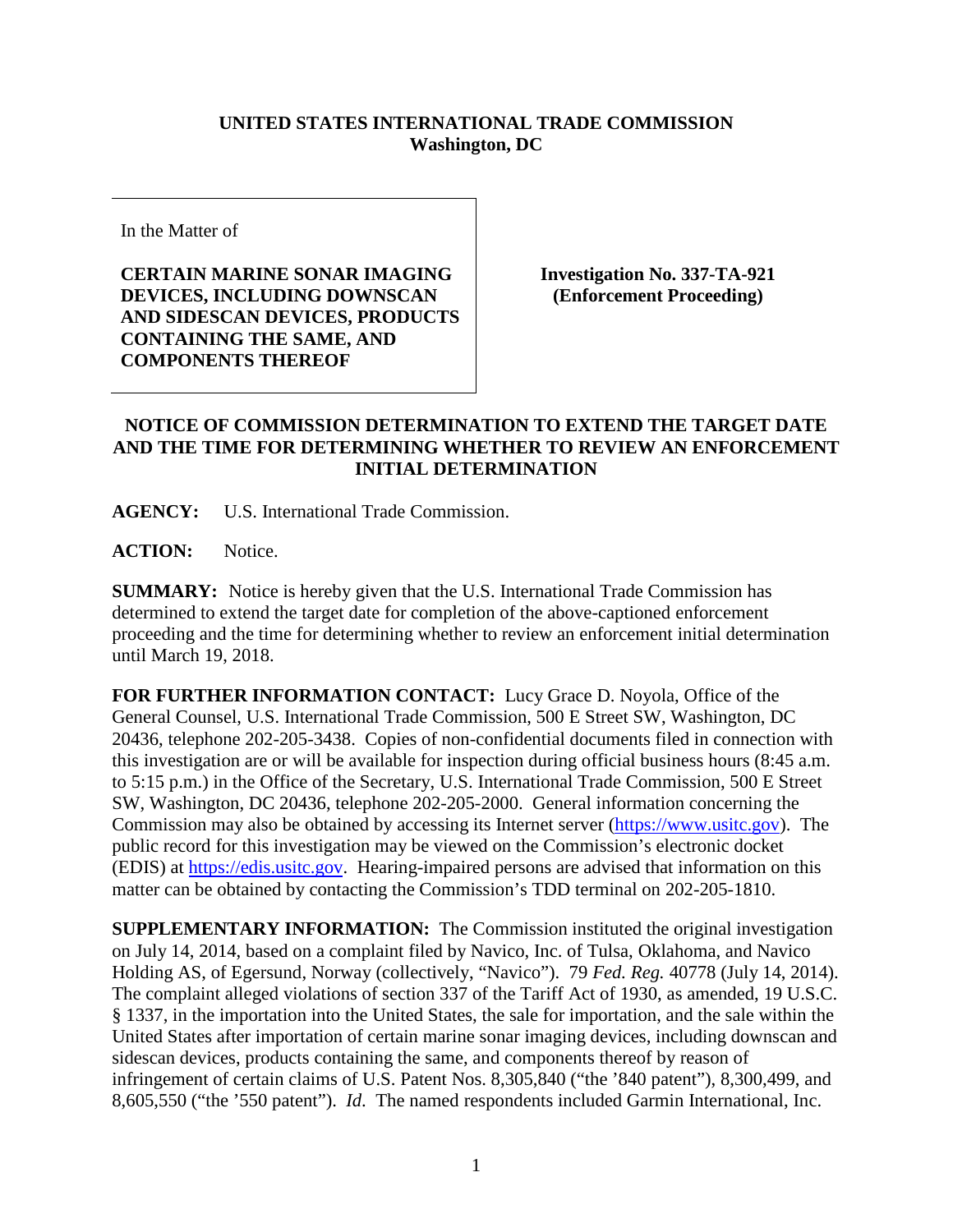and Garmin USA, Inc., each of Olathe, Kansas, (collectively, "Garmin") and Garmin (Asia) Corporation of New Taipei City, Taiwan. *Id*. The Office of Unfair Import Investigations ("OUII") was also named as a party. *Id*.

On December 1, 2015, the Commission found a violation of section 337 based on infringement of certain claims of the '840 and '550 patents. 80 *Fed. Reg.* 76040, 76040-41 (Dec. 7, 2015). The Commission issued a limited exclusion order prohibiting Garmin and Garmin (Asia) Corporation from importing certain marine sonar imaging devices, including downscan and sidescan devices, products containing the same, and components thereof that infringe certain claims of the '840 and '550 patent. *Id.* The Commission also issued cease and desist orders against Garmin and Garmin (Asia) Corporation, prohibiting the sale and distribution within the United States of articles that infringe certain claims of the '840 and '550 patents. *Id.* at 76041.

On October 17, 2016, the Commission instituted this enforcement proceeding based on a complaint filed by Navico, alleging that Garmin violated the cease and desist orders issued in the original investigation. 81 *Fed. Reg.* 71531, 71531-32 (Oct. 17, 2016). On May 25, 2017, the presiding administrative law judge ("ALJ") issued an enforcement initial determination ("EID") finding that Garmin violated the cease and desist orders. The ALJ also recommended imposition of a civil penalty of approximately \$37 million if a violation of the cease and desist orders is found.

On June 5, 2017, and June 6, 2017, Navico and Garmin respectively filed a petition for review of certain aspects of the EID. On June 12, 2017, Navico, Garmin, and OUII each filed responses.

On June 13, 2017, the U.S. Court of Appeals for the Federal Circuit issued a decision in *Garmin International, Inc. v. International Trade Commission* (No. 16-1572), finding invalid as obvious all claims covered by the remedial orders and reversing the Commission's final determination of a section 337 violation.

On June 21, 2017, Garmin filed a motion to stay the enforcement proceeding in light of the reversal of the underlying violation finding. On July 3, 2017, Navico and OUII filed responses to Garmin's stay motion.

On October 31, 2017, the Federal Circuit issued a mandate in accordance with its June 13, 2017 judgment.

On November 1, 2017, Garmin filed a motion to terminate the enforcement proceeding in light of the reversal of the final determination of violation in the original investigation. On November 2, 2017, Garmin filed a motion to rescind the remedial orders. On November 13, 2017, Navico and OUII filed responses to Garmin's motion to terminate and motion to rescind the remedial orders. On November 17, 2017, Garmin filed a motion to file a reply. On November 28, 2017, Navico filed an opposition to Garmin's motion to file a reply.